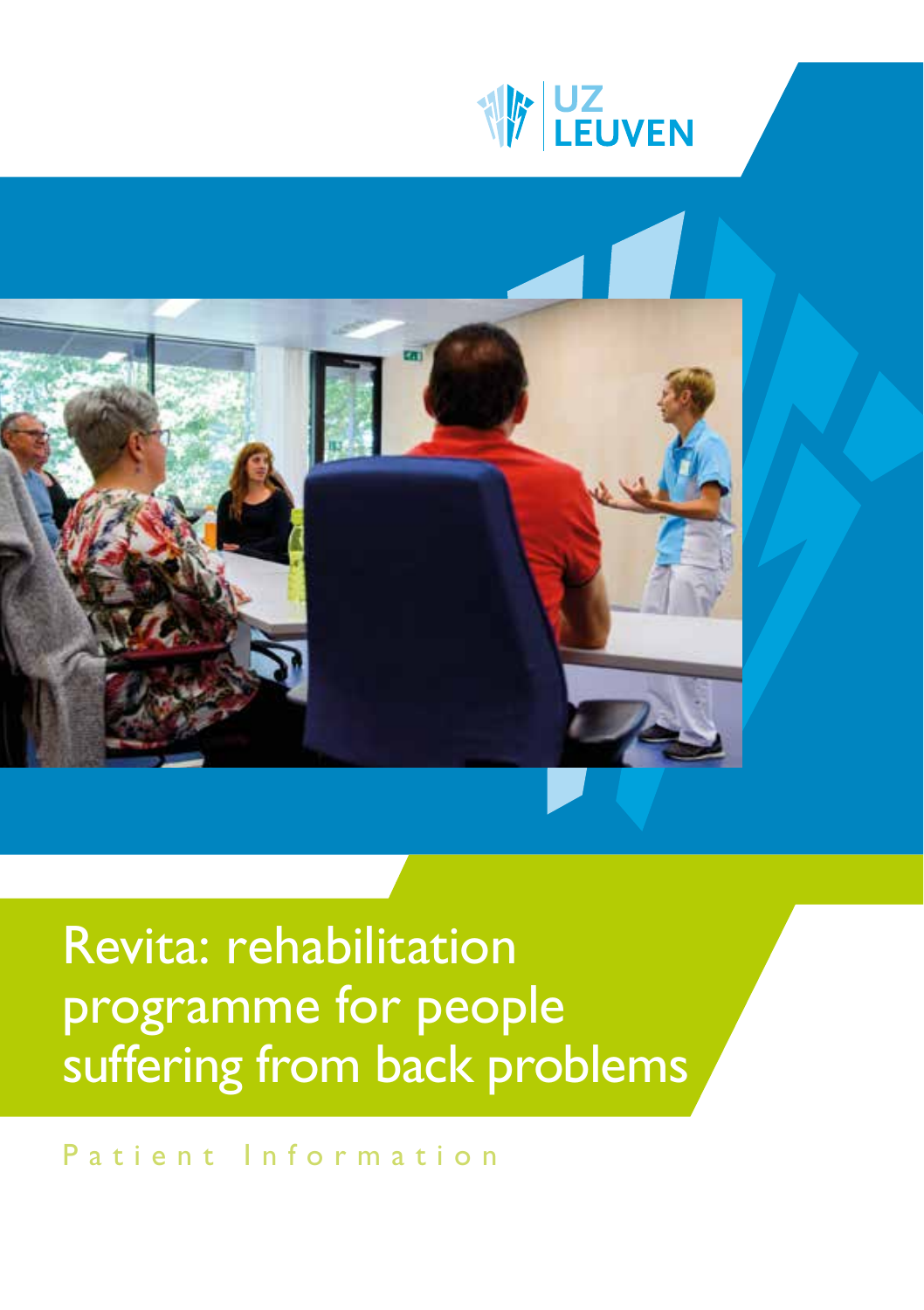#### **INTRODUCTION**

Back problems can have a significant impact on your life. Your body is telling you you can no longer perform activities that were previously quite straightforward. The pain is always there or recurs time and again. As these episodes of pain increase in frequency and/or intensity you may, on the one hand, start to worry and become anxious when performing certain movements or activities. On the other hand, you may ignore the pain and all too often put your body under excessive strain.

You may well already have consulted a doctor about your back pain and received treatment from a physiotherapist, osteopath or other therapist. These treatments often produce excellent, albeit temporary, results. You may consequently need more specific support and/or different types of treatment.

This rehabilitation programme aims to help you tackle your complaints yourself and restore your confidence in your own body. We will also help you understand and manage all aspects that have an influence on your complaints. The strength of this programme lies in the combination of group-based sessions on general topics and individual therapy for your specific needs.

### **REVITA REHABILITATION PROGRAMME**

Revita is an interdisciplinary programme for people with sub-acute or chronic back related symptoms. This programme focuses on several disciplines and offers therapy run by a physiotherapist, psychologist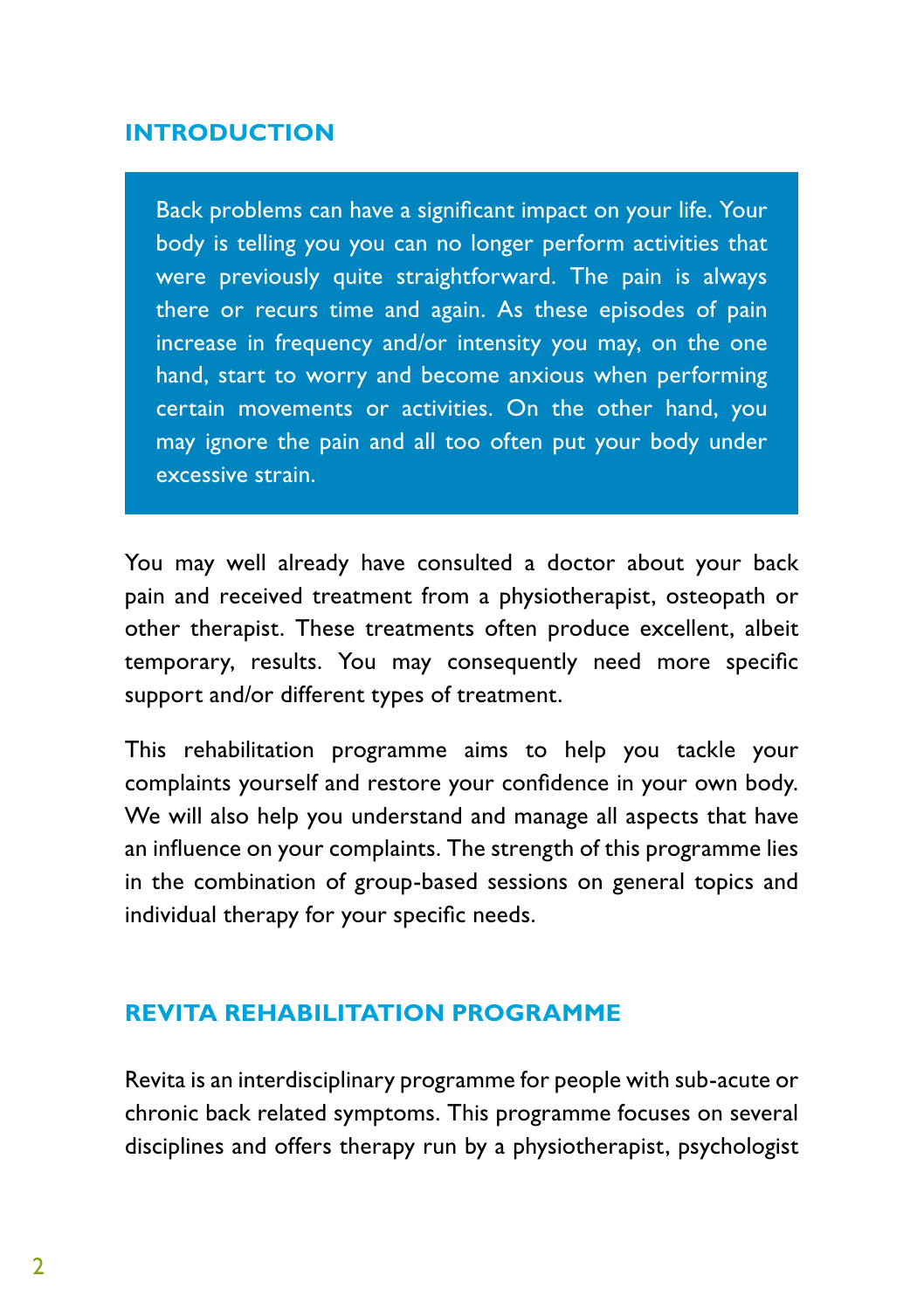and ergonomics practitioner, in consultation with a doctor specialised in physical medicine and rehabilitation.

Using education, training sessions, physiotherapy, psychosocial support and/or ergonomic advice, we aim to achieve the following objectives in group or individual format:

- $\vee$  To provide information on the origins and prevention of back problems. Optimising the balance between load and load bearing ability is key in this process.
- $\vee$  To help you strengthen the basic stability of your back, acquire functional skills, build up a basic condition, gain confidence in and promote harmony within your own body, and learn how to relax.

# **WHO CAN PARTICIPATE?**

Revita is aimed at people suffering from mechanical back problems, who would benefit from a more in-depth approach. The physical medicine and rehabilitation physician will determine whether you qualify for this programme.

We would expect you to attend the two hourly sessions for a period of eight consecutive weeks. Following the initial evaluations, in consultation with the team, your specific individual requirements are assessed and a decision is made as to which additional therapies you may still qualify for.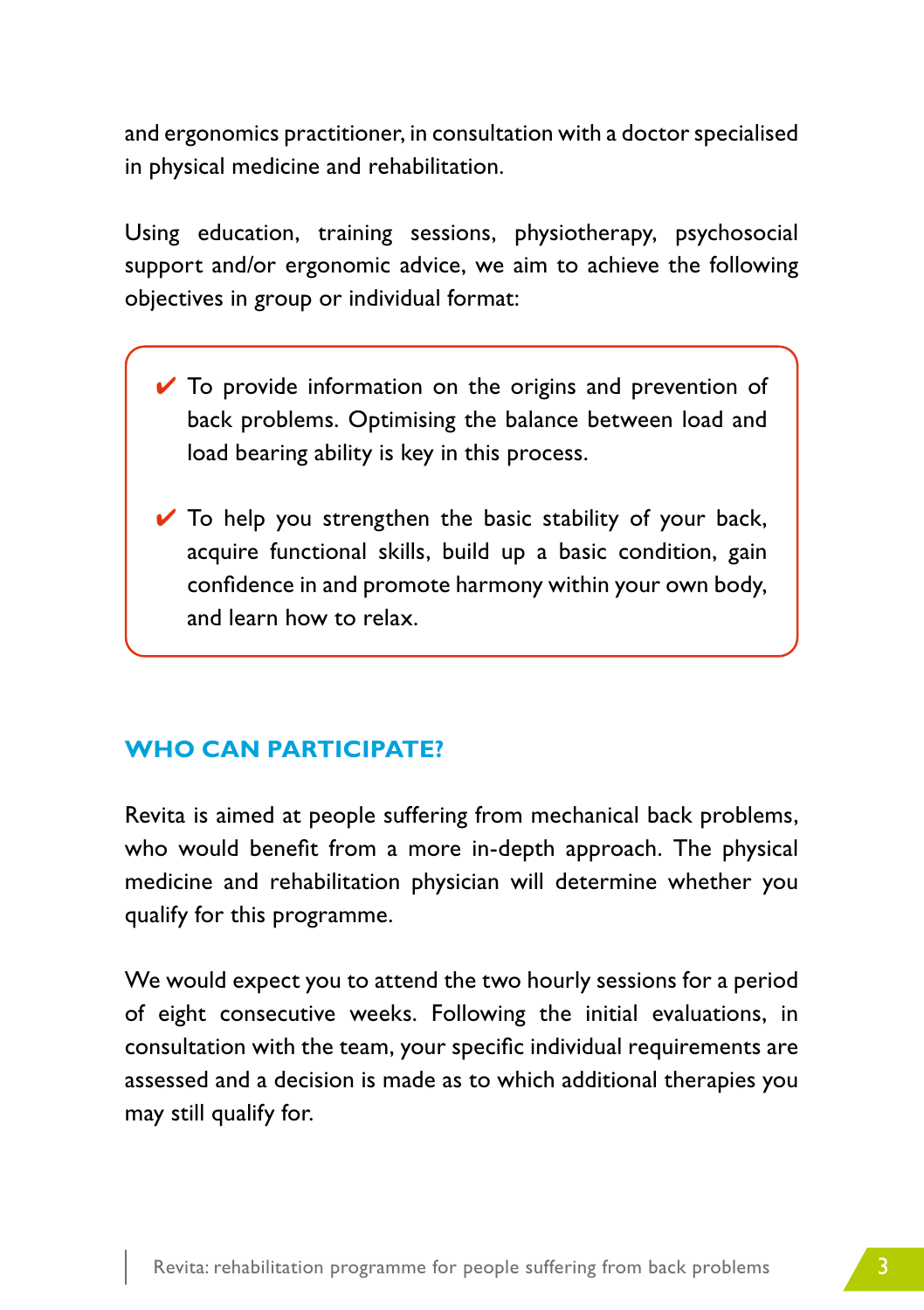## **STEPS TO BE TAKEN**

**Step 1. Appointment with a doctor at the physical medicine and rehabilitation unit.**

- ✔ You have not yet been referred to the Revita programme. Arrange an appointment via 016 34 25 60 with a doctor at UZ Leuven, who is specialised in spinal disorders. In this case your medical problems will initially be assessed in more detail.
- $\checkmark$  You have already been referred to the Revita programme, upon recommendation from your GP or a specialist consultant. Make an appointment with a doctor at the physical medicine and rehabilitation unit at UZ Leuven via 016 33 87 99. The doctor will verify whether you actually qualify for the Revita programme or whether a different type of treatment would be more appropriate. If you qualify you can make arrangements to start the Revita programme via 016 33 87 99.

#### **Step 2. The Revita programme** General

- Eight participants in each group
- Each session takes two hours, on average two sessions per week
- Back training sessions during the first half of the week
- Individual therapy during the second half of the week

#### Evaluation at the start of the Revita programme

Before the programme starts you will be examined by a physiotherapist, followed by a meeting with the psychologist. These evaluations focus on posture and movement examination and exploratory/informative discussions. We will also ask you to complete a number of functional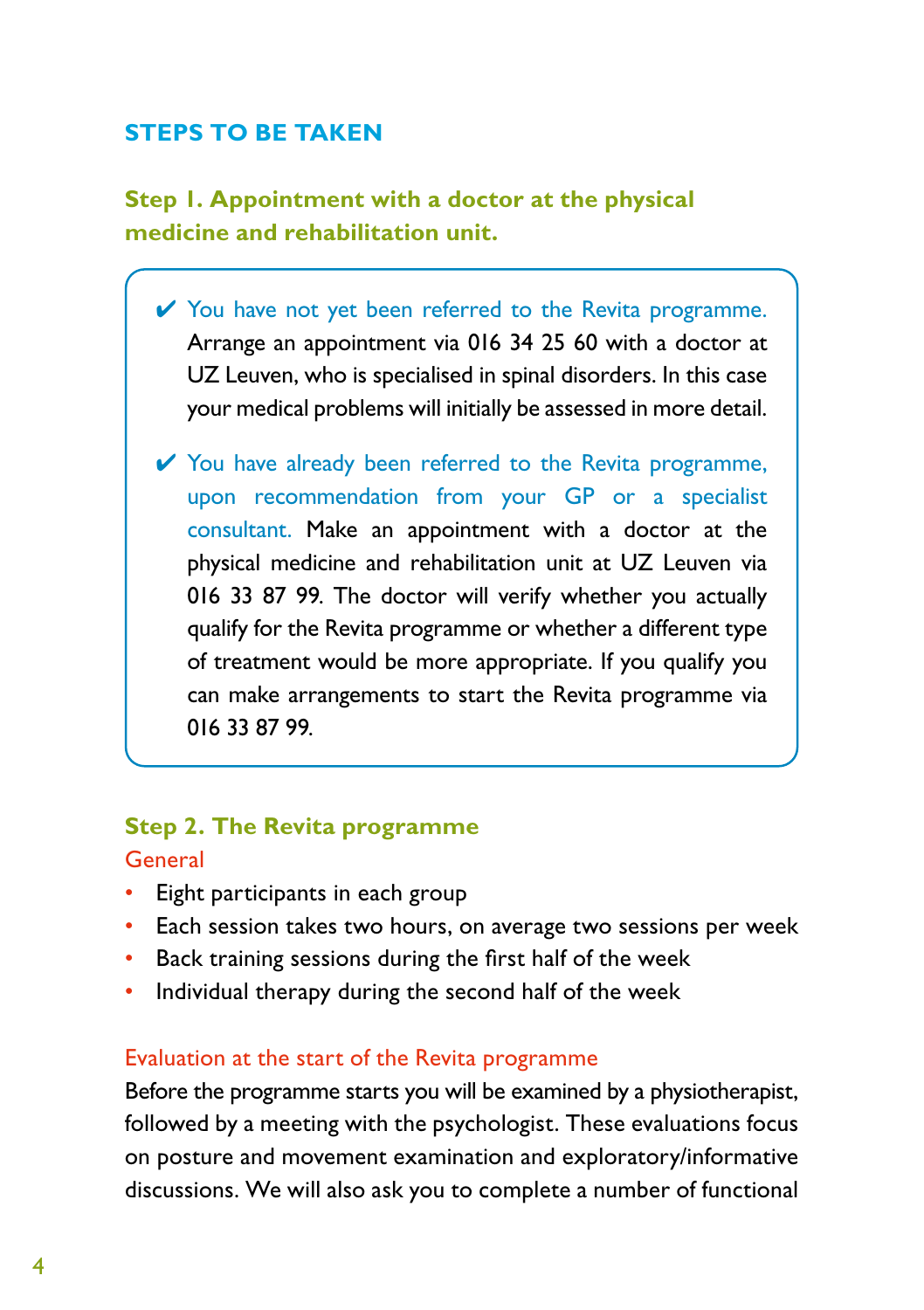and psychosocial questionnaires on back complaints. These findings will be discussed during an interdisciplinary team meeting, following which your specific programme will be determined.

#### Revita group sessions

Tijdens het eerste uur geeft de kinesitherapeut, de arts of de psycholoog de nodige theoretische informatie.

- Session I. Origins and treatment of back problems Revita objectives
- Session 2. What are back problems? Medical and therapeutic approach
- Session 3. Basic principles for the prevention and repair of problems
- Session 4. Impact of pain on your life
- Session 5. Ergonomics of sitting and lying down
- Session 6. Lifting, carrying and moving items. Day to day activities inside and outside the home
- Session 7. Acceptance, not overdoing it and communication
- Session 8. What is pain? What to do in the event of acute pain? Sports activities. Further details on how to restore your condition.

Following a brief pause, the focus will now be on exercises.

- Posture awareness
- Stabilisation exercises
- Mobilising exercises
- Functional exercises: lifting, cleaning, etc.
- Relaxation.

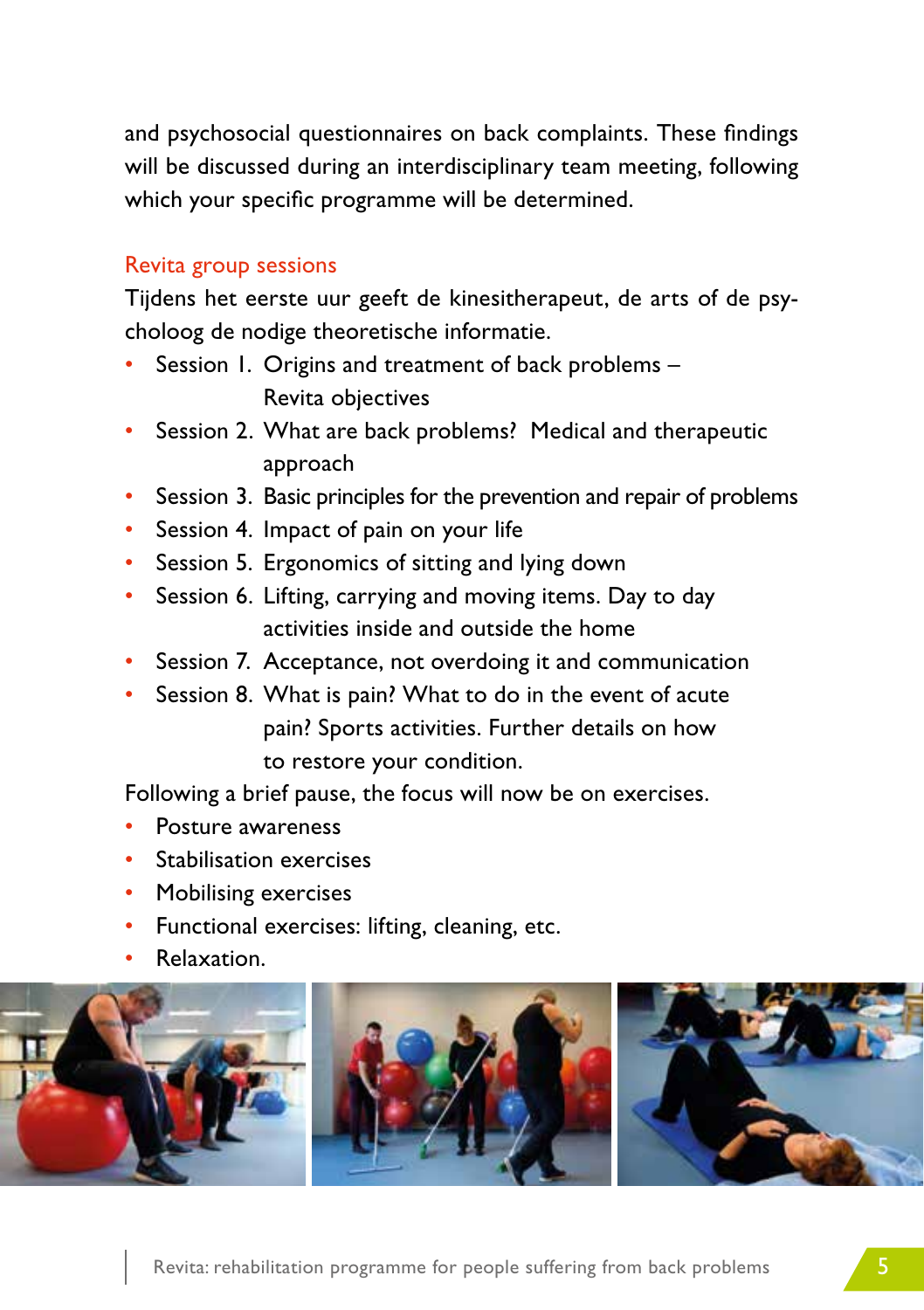#### Additional therapies

- $\vee$  Individual training sessions (condition, posture, stability, mobility, functional training, etc.) in the fitness room and/or swimming pool
- $\vee$  Individual physiotherapy (manual therapy, exercise therapy, taping, etc.)
- $\vee$  Individual ergonomic advice (on work, bed system, ergonomic aids, etc.)



- $\vee$  Meetings with the psychologist (concerning return to work or reorientation, pain, fear, learning not to overdo it, sleep problems, stress management, etc.)
- ✔ Workshop on screen-based working, improved sleep and/or stress management (two hourly group sessions)
- $\vee$  Building up your condition again: following a re-evaluation, it will be possible to continue with the training for a maximum period of six months



#### Revita re-evaluation

After eight weeks a physiotherapist and doctor will re-evaluate your progress. We will discuss your progress and, together with you, establish what the next potential steps might be. Your rehabilitation can then be extended (individual therapy and/or building up your condition again) or terminated. You are entitled to maximum 36 therapy sessions over a period of maximum six months. If the programme is extended, you will have a final evaluation once you have completed all the therapies.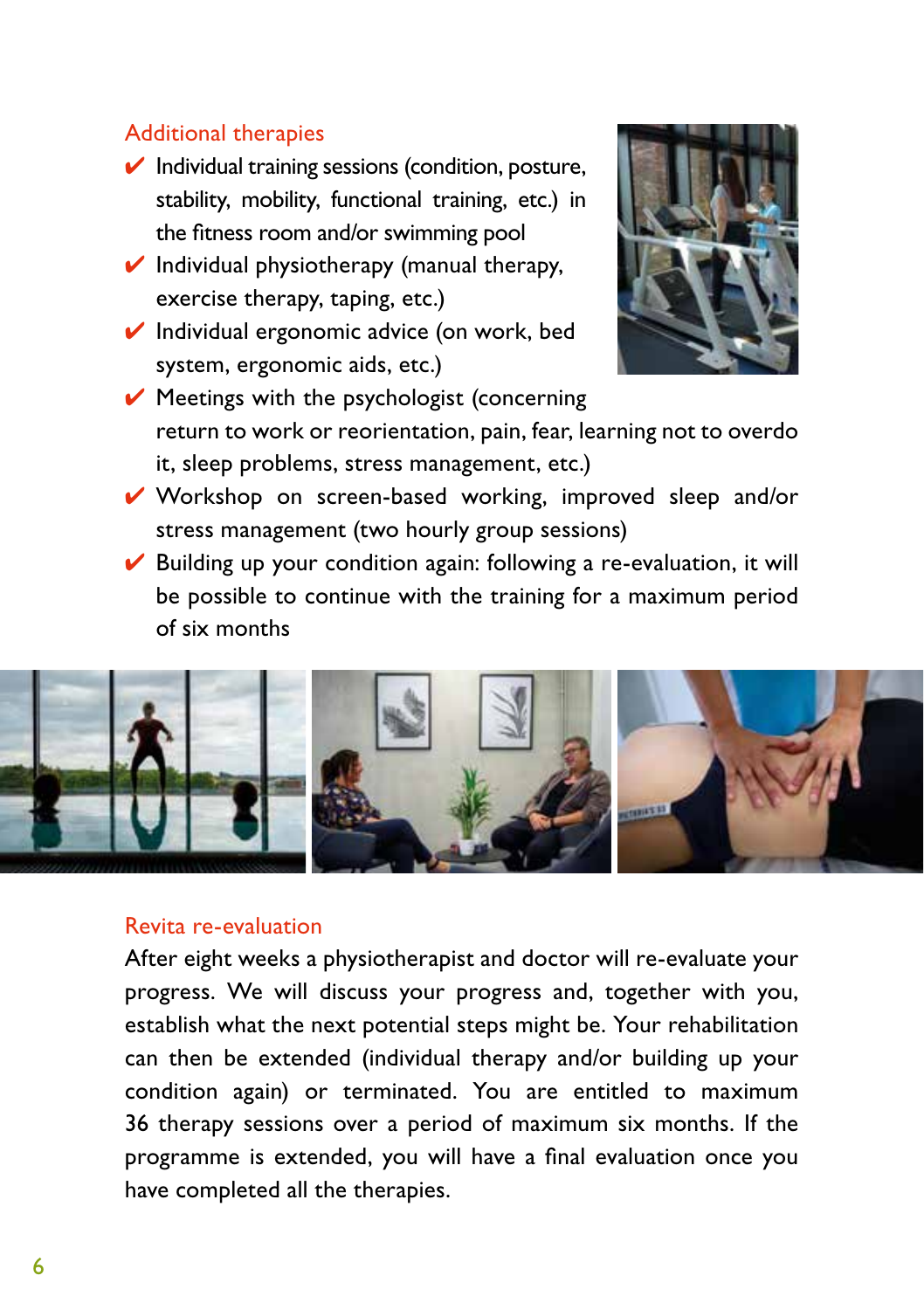# **Step 3. Finalisation of the Revita dossier with the doctor at the physical medicine and rehabilitation unit.**

A final assessment will be made during a consultation with the doctor at the physical medicine and rehabilitation unit.

## **COST**

You will be charged a therapy fee for each day you attend the Revita programme, irrespective of how many programme therapists have been involved in your treatment. The health insurance fund will cover a large share of this cost.

If you are attending the programme with approval from Fedris, they will refund the patient contribution as well as travelling expenses.

### **CONTACTGEGEVENS**

Outpatient rehabilitation (E 200)

UZ Leuven Pellenberg Campus, Therapy Tower Weligerveld 1, 3212 Pellenberg 016 33 87 99 madtherapietoren@uzleuven.be